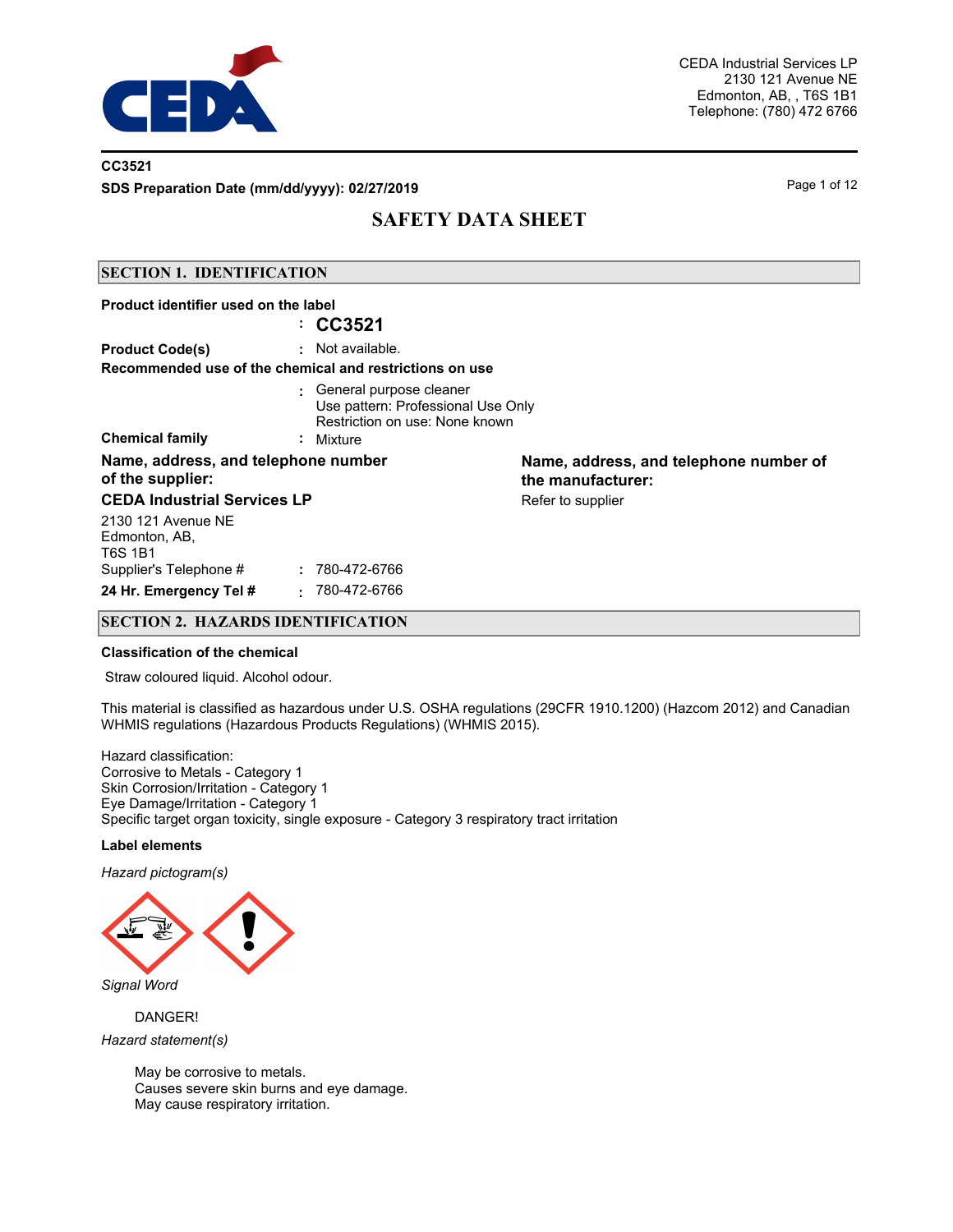

## **CC3521 SDS Preparation Date (mm/dd/yyyy): 02/27/2019 Page 2 of 12** Page 2 of 12

# **SAFETY DATA SHEET**

#### *Precautionary statement(s)*

Keep only in original container. Do not breathe mist. Wash thoroughly after handling. Use only outdoors or in a well-ventilated area. Wear protective gloves/clothing and eye/face protection.

IF SWALLOWED: Rinse mouth. Do NOT induce vomiting. IF ON SKIN (or hair): Take off immediately all contaminated clothing. Rinse skin with water/shower. Wash contaminated clothing before reuse. If inhaled: Remove person to fresh air and keep comfortable for breathing. Immediately call a POISON CENTER or doctor/physician. IF IN EYES: Rinse cautiously with water for several minutes. Remove contact lenses, if present and easy to do. Continue rinsing. Immediately call a POISON CENTER or doctor/physician. Absorb spillage to prevent material damage.

Store in corrosive resistant container with a resistant inner liner. Store locked up. Store in a well-ventilated place. Keep container tightly closed.

Dispose of contents/container in accordance with local regulation.

#### **Other hazards**

Other hazards which do not result in classification: Burning produces obnoxious and toxic fumes. Chronic skin contact with low concentrations may cause dermatitis.

### **SECTION 3. COMPOSITION/INFORMATION ON INGREDIENTS**

### Mixture

| <b>Chemical name</b>                                                                                 | Common name and synonyms                 | CAS#        | Concentration (% by weight) |
|------------------------------------------------------------------------------------------------------|------------------------------------------|-------------|-----------------------------|
| Sodium xylenesulfonate                                                                               | Sodium dimethylbenzene<br>sulfonate      | 1300-72-7   | $1.0 - 5.0$                 |
| Dipropylene glycol methyl ether                                                                      | <b>DPGME</b>                             | 34590-94-8  | $1.0 - 5.0$                 |
| Poly(oxy-1,2-ethanediyl), .alpha.<br>-hydro-.omega.-hydroxy-,<br>mono-C6-12-alkyl ethers, phosphates | <b>Phosphate Ester</b>                   | 68921-24-4  | $1.0 - 5.0$                 |
| Sodium metasilicate                                                                                  | Sodium silicate                          | 6834-92-0   | $1.0 - 5.0$                 |
| sodium hydroxide                                                                                     | Caustic soda                             | 1310-73-2   | $1.0 - 5.0$                 |
| Sodium phosphate, tribasic                                                                           | Trisodium phosphate                      | 10101-89-0  | $1.0 - 5.0$                 |
| Nonylphenol ethoxylate                                                                               | Nonylphenol polyethylene glycol<br>ether | 127087-87-0 | $0.1 - 1.0$                 |

The exact concentrations of the above listed chemicals are being withheld as a trade secret.

#### **SECTION 4. FIRST-AID MEASURES**

#### **Description of first aid measures**

- *Ingestion* **:**
- Never give anything by mouth to an unconscious person. Do NOT induce vomiting. Have victim rinse mouth with water, then give one to two glasses of water to drink. Seek immediate medical attention/advice.
- *Inhalation* **:**
- Immediately remove person to fresh air. If breathing is difficult, give oxygen by qualified medical personnel only. If breathing has stopped, give artificial respiration. Seek immediate medical attention/advice.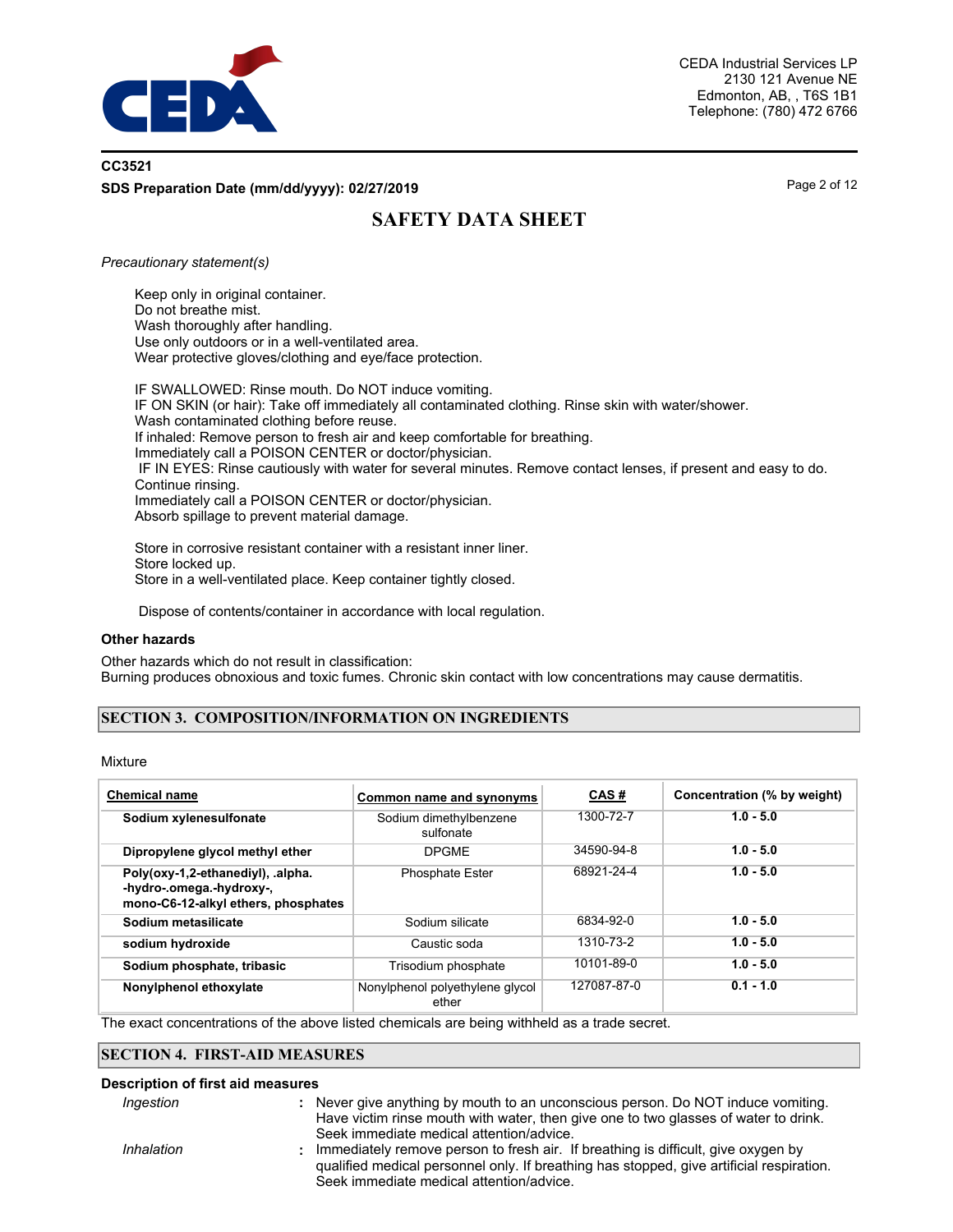

## **CC3521 SDS Preparation Date (mm/dd/yyyy): 02/27/2019 Page 3 of 12** Page 3 of 12

## **SAFETY DATA SHEET**

| Skin contact | : Wear appropriate protective equipment. Remove/Take off immediately all<br>contaminated clothing. Immediately flush skin with gently flowing, running water for at<br>least 20 minutes. Do not rub area of contact. Obtain medical attention immediately.<br>Wash contaminated clothing before reuse. Contaminated leather may require<br>disposal.                                                                                                                                                                                                                                                                       |
|--------------|----------------------------------------------------------------------------------------------------------------------------------------------------------------------------------------------------------------------------------------------------------------------------------------------------------------------------------------------------------------------------------------------------------------------------------------------------------------------------------------------------------------------------------------------------------------------------------------------------------------------------|
| Eye contact  | : Wear appropriate protective equipment. Protect unharmed eye. If in contact with eyes,<br>immediately flush eyes with running water for at least 20 minutes. If contact lens is<br>present, DO NOT delay flushing or attempt to remove the lens until flushing is done.<br>Obtain medical attention immediately.                                                                                                                                                                                                                                                                                                          |
|              | Most important symptoms and effects, both acute and delayed                                                                                                                                                                                                                                                                                                                                                                                                                                                                                                                                                                |
|              | : Causes severe skin irritation. Symptoms may include redness, blistering, pain and<br>swelling. Causes serious eye damage. Symptoms may include severe pain, blurred<br>vision, redness and corrosive damage. May cause respiratory irritation. Symptoms<br>may include coughing, choking and wheezing. Could result in pulmonary edema (fluid<br>accumulation). Symptoms of pulmonary edema (chest pain, shortness of breath) may<br>be delayed. Ingestion may cause severe burns to the mucous membranes of the<br>digestive tract. Symptoms may include abdominal pain, vomiting, burns, perforations<br>and bleeding. |
|              | Indication of any immediate medical attention and special treatment needed                                                                                                                                                                                                                                                                                                                                                                                                                                                                                                                                                 |
|              | : Immediate medical attention is required. Causes chemical burns. Treat                                                                                                                                                                                                                                                                                                                                                                                                                                                                                                                                                    |

symptomatically.

### **SECTION 5. FIRE-FIGHTING MEASURES**

### **Extinguishing media**

| рупнатына права                                                                                                                                         |                                                                                                                                                                                                                                                     |
|---------------------------------------------------------------------------------------------------------------------------------------------------------|-----------------------------------------------------------------------------------------------------------------------------------------------------------------------------------------------------------------------------------------------------|
| Suitable extinguishing media                                                                                                                            |                                                                                                                                                                                                                                                     |
|                                                                                                                                                         | : Use media suitable to the surrounding fire such as water fog or fine spray, alcohol<br>foams, carbon dioxide and dry chemical.                                                                                                                    |
| Unsuitable extinguishing media                                                                                                                          |                                                                                                                                                                                                                                                     |
|                                                                                                                                                         | : Use water spray with caution. Do not use a solid water stream as it may scatter and<br>spread fire.                                                                                                                                               |
|                                                                                                                                                         | Special hazards arising from the substance or mixture / Conditions of flammability                                                                                                                                                                  |
|                                                                                                                                                         | : Not considered flammable. Closed containers may rupture if exposed to excess heat<br>or flame due to a build-up of internal pressure.                                                                                                             |
| Flammability classification (OSHA 29 CFR 1910.106)                                                                                                      |                                                                                                                                                                                                                                                     |
|                                                                                                                                                         | : Not flammable.                                                                                                                                                                                                                                    |
| <b>Hazardous combustion products</b>                                                                                                                    |                                                                                                                                                                                                                                                     |
|                                                                                                                                                         | : Phosphorus oxides. Sodium oxides.                                                                                                                                                                                                                 |
| Special protective equipment and precautions for firefighters<br>Protective equipment for fire-fighters                                                 |                                                                                                                                                                                                                                                     |
|                                                                                                                                                         | : Firefighters must use standard protective equipment including flame retardant coat,<br>helmet with face shield, gloves, rubber boots, and in enclosed spaces, SCBA.                                                                               |
| Special fire-fighting procedures                                                                                                                        |                                                                                                                                                                                                                                                     |
|                                                                                                                                                         | Move containers from fire area if safe to do so. Use water to cool fire-exposed<br>containers. Prevent runoff from fire control or dilution from entering sewers, drains,<br>drinking water supply or any natural waterway. Dike for water control. |
| $\mathcal{L}$ and $\mathcal{L}$ is a strip in the $\mathcal{L}$ - $\mathcal{L}$ and $\mathcal{L}$ and $\mathcal{L}$ and $\mathcal{L}$ and $\mathcal{L}$ |                                                                                                                                                                                                                                                     |

### **SECTION 6. ACCIDENTAL RELEASE MEASURES**

#### **Personal precautions, protective equipment and emergency procedures**

Restrict access to area until completion of clean-up. Ensure clean-up is conducted by **:** trained personnel only. All persons dealing with clean-up should wear the appropriate protective equipment including self-contained breathing apparatus. Refer to Section 8, EXPOSURE CONTROLS AND PERSONAL PROTECTION, for additional information on acceptable personal protective equipment.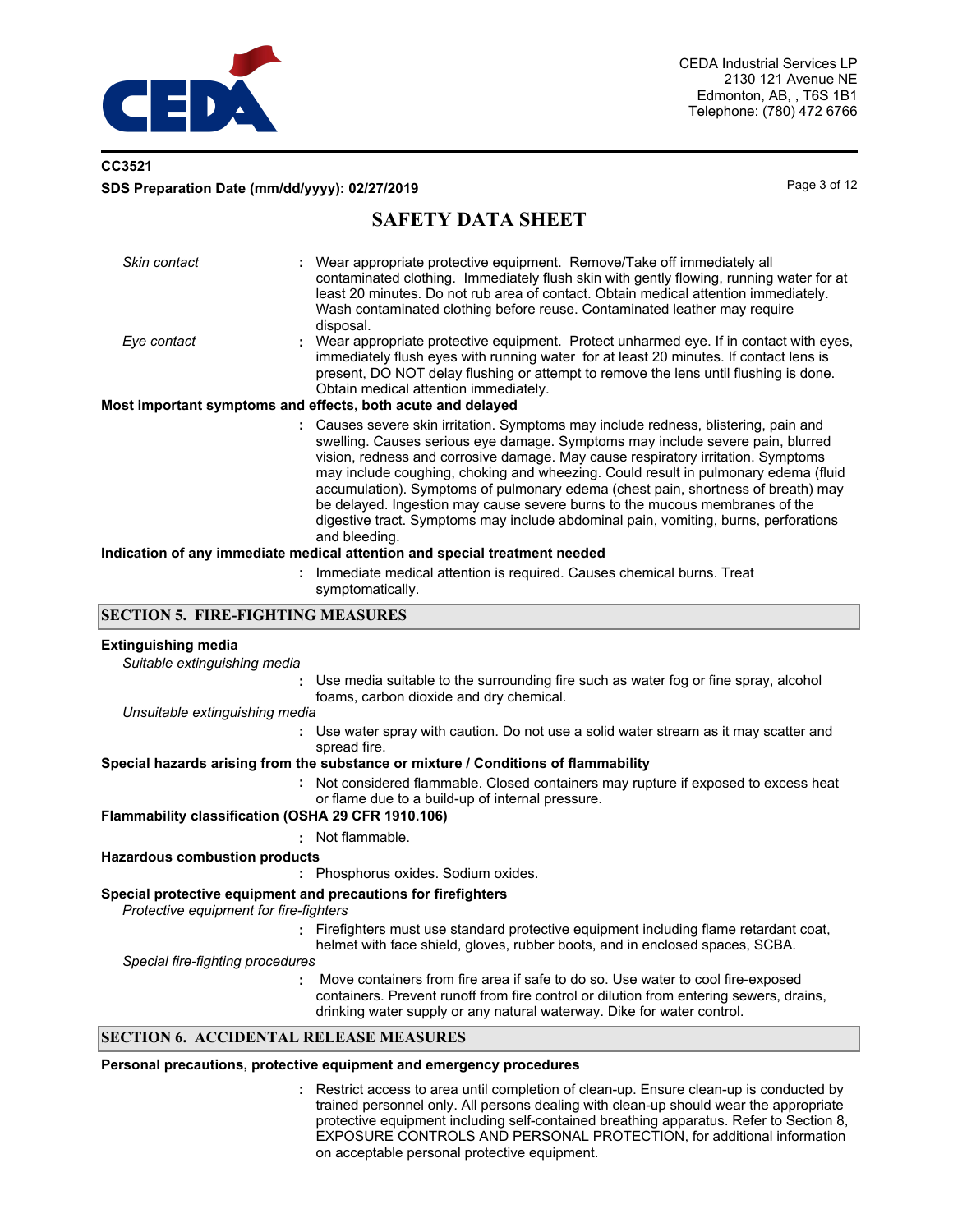

## **CC3521 SDS Preparation Date (mm/dd/yyyy): 02/27/2019 Page 4 of 12** Page 4 of 12

## **SAFETY DATA SHEET**

| <b>Environmental precautions</b><br>Methods and material for containment and cleaning up | Ensure spilled product does not enter drains, sewers, waterways, or confined spaces.<br>If necessary, dike well ahead of the spill to prevent runoff into drains, sewers, or any<br>natural waterway or drinking supply.                                                                                                                                                                                                                                                                                                                                                                                                                                                                                            |
|------------------------------------------------------------------------------------------|---------------------------------------------------------------------------------------------------------------------------------------------------------------------------------------------------------------------------------------------------------------------------------------------------------------------------------------------------------------------------------------------------------------------------------------------------------------------------------------------------------------------------------------------------------------------------------------------------------------------------------------------------------------------------------------------------------------------|
|                                                                                          | : Remove all sources of ignition. Ventilate area of release. Stop the spill at source if it is<br>safe to do so. Dike for water control. Contain and absorb spilled liquid with<br>non-combustible, inert absorbent material (e.g. sand), then place absorbent material<br>into a container for later disposal (see Section 13). Notify the appropriate authorities as<br>required.                                                                                                                                                                                                                                                                                                                                 |
| Special spill response procedures                                                        |                                                                                                                                                                                                                                                                                                                                                                                                                                                                                                                                                                                                                                                                                                                     |
|                                                                                          | : If a spill/release in excess of the EPA reportable quantity is made into the environment,<br>immediately notify the national response center in the United States (phone:<br>1-800-424-8802).<br>US CERCLA Reportable quantity (RQ): See section 15.                                                                                                                                                                                                                                                                                                                                                                                                                                                              |
| <b>SECTION 7. HANDLING AND STORAGE</b>                                                   |                                                                                                                                                                                                                                                                                                                                                                                                                                                                                                                                                                                                                                                                                                                     |
| <b>Precautions for safe handling</b>                                                     |                                                                                                                                                                                                                                                                                                                                                                                                                                                                                                                                                                                                                                                                                                                     |
| <b>Conditions for safe storage</b>                                                       | Wear protective gloves/clothing and eye/face protection. Use only in well-ventilated<br>areas. Do not breathe fumes or mists. Avoid contact with skin, eyes and clothing.<br>Wash thoroughly after handling. Keep away from heat and flame. Keep away from<br>incompatibles. Keep containers tightly closed when not in use.<br>Store in a well-ventilated place. Keep container tightly closed. Store locked up. Keep<br>away from incompatibles. Storage area should be clearly identified, clear of obstruction<br>and accessible only to trained and authorized personnel. Inspect periodically for<br>damage or leaks. Do not freeze. Store in corrosion-resistant containers. Avoid contact<br>with aluminum. |

**Incompatible materials :** Water; Metals (e.g. tin, aluminum, zinc and alloys containing these metals) Strong oxidizers (e.g. Chlorine, Peroxides, etc.), acids (e.g. sulfuric acid, nitric acid), caustics. Amines Alcohols

### **SECTION 8. EXPOSURE CONTROLS / PERSONAL PROTECTION**

| <b>Exposure Limits:</b>                                                                                 |                               |                  |                     |             |
|---------------------------------------------------------------------------------------------------------|-------------------------------|------------------|---------------------|-------------|
| <b>Chemical Name</b>                                                                                    | <b>ACGIH TLV</b>              |                  | <b>OSHA PEL</b>     |             |
|                                                                                                         | TWA                           | <b>STEL</b>      | <b>PEL</b>          | <b>STEL</b> |
| Sodium xylenesulfonate                                                                                  | N/Av                          | N/Av             | N/Av                | N/Av        |
| Dipropylene glycol methyl ether                                                                         | 100ppm (skin)                 | 150ppm (skin)    | 100ppm (skin)       | N/Av        |
| Poly(oxy-1,2-ethanediyl), .alpha.<br>-hydro-.omega.-hydroxy-,<br>mono-C6-12-alkyl ethers,<br>phosphates | N/A <sub>v</sub>              | N/A <sub>v</sub> | N/Av                | N/Av        |
| Sodium metasilicate                                                                                     | N/Av                          | N/Av             | N/Av                | N/Av        |
| sodium hydroxide                                                                                        | 2 mg/m <sup>3</sup> (Ceiling) | N/Av             | 2 mg/m <sup>3</sup> | N/Av        |
| Sodium phosphate, tribasic                                                                              | N/A <sub>v</sub>              | N/Av             | N/A <sub>v</sub>    | N/Av        |
| Nonylphenol ethoxylate                                                                                  | N/Av                          | N/Av             | N/Av                | N/Av        |

**Exposure controls**

**Ventilation and engineering measures**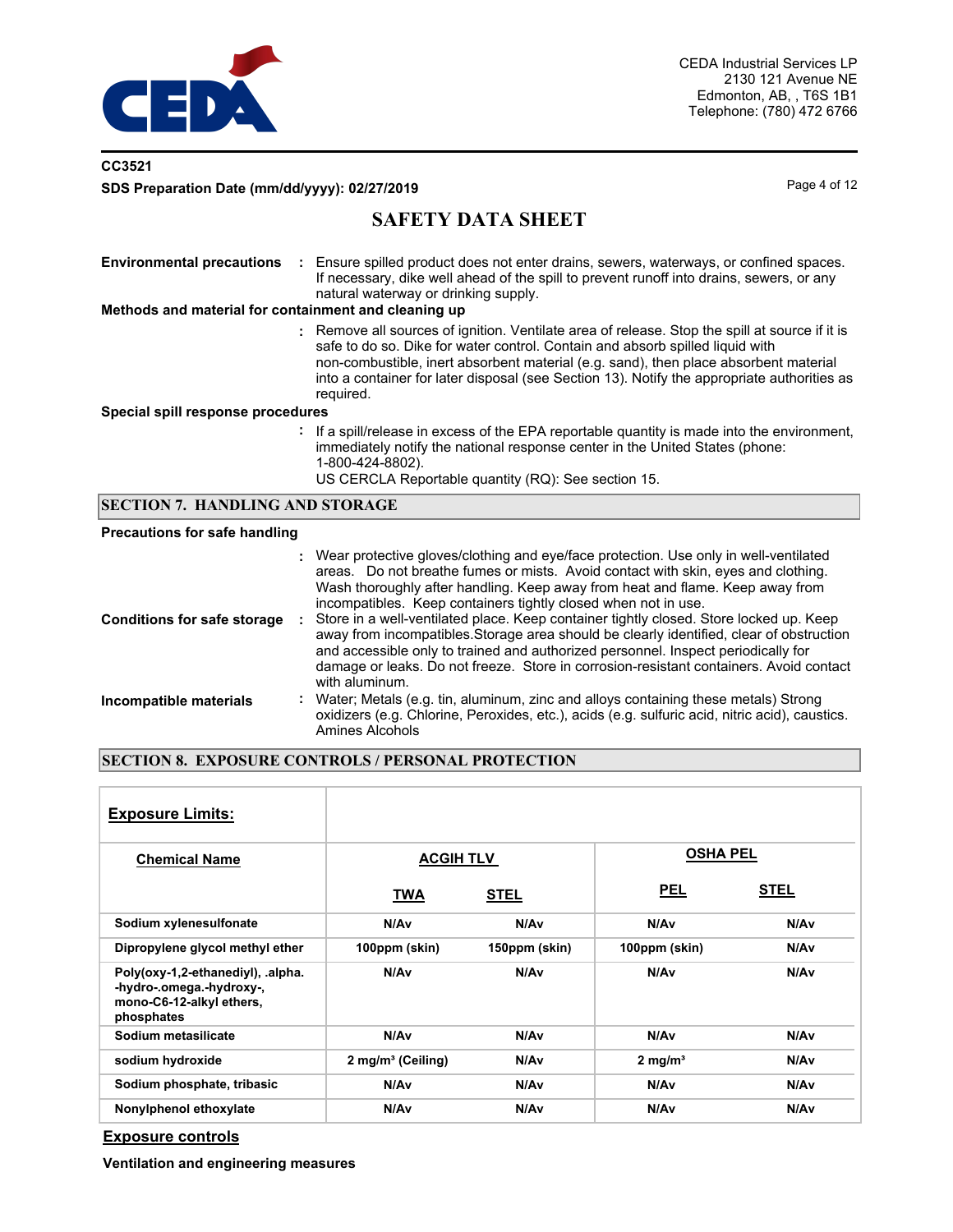

## **CC3521 SDS Preparation Date (mm/dd/yyyy): 02/27/2019 Page 5 of 12 Page 5 of 12**

# **SAFETY DATA SHEET**

|                                       | : Use only in well-ventilated areas. Use general or local exhaust ventilation to maintain<br>air concentrations below recommended exposure limits.                                                                                                                                                                                                                                                                                                                                 |
|---------------------------------------|------------------------------------------------------------------------------------------------------------------------------------------------------------------------------------------------------------------------------------------------------------------------------------------------------------------------------------------------------------------------------------------------------------------------------------------------------------------------------------|
| <b>Respiratory protection</b>         | : Respiratory protection is required if the concentrations exceed the TLV.<br>NIOSH-approved respirators are recommended. A self contained breathing apparatus<br>should be used in emergency situations or instances where exposure levels are not<br>known. Seek advice from respiratory protection specialists. Respirators should be<br>selected based on the form and concentration of contaminants in air, and in<br>accordance with OSHA (29 CFR 1910.134) or CSA Z94.4-02. |
| <b>Skin protection</b>                | : Wear protective gloves/clothing. Advice should be sought from glove suppliers.                                                                                                                                                                                                                                                                                                                                                                                                   |
| Eye / face protection                 | : Wear eye/face protection. Safety glasses with side-shields or chemical splash<br>goggles.                                                                                                                                                                                                                                                                                                                                                                                        |
| Other protective equipment            | An eyewash station and safety shower should be made available in the immediate<br>working area. Other equipment may be required depending on workplace standards.                                                                                                                                                                                                                                                                                                                  |
| <b>General hygiene considerations</b> |                                                                                                                                                                                                                                                                                                                                                                                                                                                                                    |

**:** Do not breathe fumes or mists. Do not ingest. Avoid contact with skin, eyes and clothing. Do not eat, drink, smoke or use cosmetics while working with this product. Upon completion of work, wash hands before eating, drinking, smoking or use of toilet facilities. Remove soiled clothing and wash it thoroughly before reuse.

### **SECTION 9. PHYSICAL AND CHEMICAL PROPERTIES**

| Appearance                                      |                     | Straw coloured liquid.                                                          |  |
|-------------------------------------------------|---------------------|---------------------------------------------------------------------------------|--|
| Odour                                           |                     | Alcohol odour.                                                                  |  |
| <b>Odour threshold</b>                          |                     | Not applicable.                                                                 |  |
| pH                                              |                     | $12 - 13$                                                                       |  |
| <b>Melting/Freezing point</b>                   |                     | $: 0.5^{\circ}$ C                                                               |  |
| Initial boiling point and boiling range         |                     |                                                                                 |  |
|                                                 |                     | Not available.                                                                  |  |
| <b>Flash point</b>                              |                     | Does not burn                                                                   |  |
| <b>Flashpoint (Method)</b>                      |                     | Not applicable.                                                                 |  |
| Evaporation rate (BuAe = $1$ ) : Not available. |                     |                                                                                 |  |
| Flammability (solid, gas)                       |                     | : Not applicable.                                                               |  |
| Lower flammable limit (% by vol.)               |                     |                                                                                 |  |
|                                                 |                     | Not applicable.                                                                 |  |
| Upper flammable limit (% by vol.)               |                     |                                                                                 |  |
|                                                 |                     | Not applicable.                                                                 |  |
| <b>Oxidizing properties</b>                     |                     | None known.                                                                     |  |
| <b>Explosive properties</b>                     | ÷.                  | Not explosive                                                                   |  |
| Vapour pressure                                 | ÷.                  | Not available.                                                                  |  |
| <b>Vapour density</b>                           |                     | : Not available.                                                                |  |
| Relative density / Specific gravity             |                     |                                                                                 |  |
|                                                 |                     | 1.048                                                                           |  |
| Solubility in water                             | ÷.                  | Soluble                                                                         |  |
| Other solubility(ies)                           |                     | : Not available.                                                                |  |
|                                                 |                     | Partition coefficient: n-octanol/water or Coefficient of water/oil distribution |  |
|                                                 | ÷.                  | Not available.                                                                  |  |
| <b>Auto-ignition temperature</b>                | $\mathcal{L}^{\pm}$ | Not applicable.                                                                 |  |
| Decomposition temperature :                     |                     | Not available.                                                                  |  |
| <b>Viscosity</b>                                |                     | Not available.                                                                  |  |
| Volatiles (% by weight)                         |                     | Not available.                                                                  |  |
| <b>Volatile organic Compounds (VOC's)</b>       |                     |                                                                                 |  |
|                                                 |                     | Not available.                                                                  |  |
|                                                 |                     |                                                                                 |  |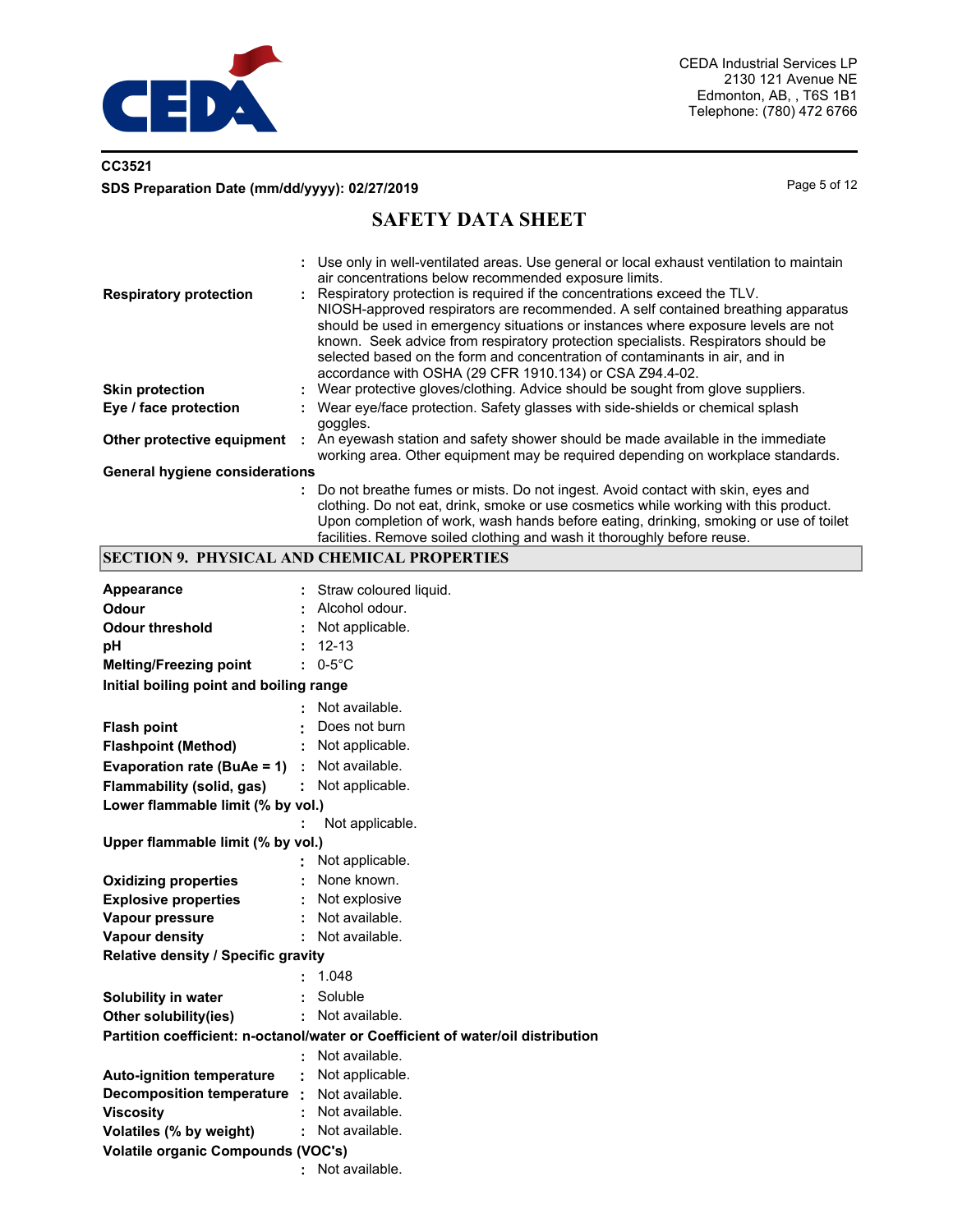

## **CC3521 SDS Preparation Date (mm/dd/yyyy): 02/27/2019 Page 6 of 12 Page 6 of 12**

# **SAFETY DATA SHEET**

### **Absolute pressure of container**

| Not available. |
|----------------|
|                |

#### **Flame projection length :** Not available.

**Other physical/chemical comments**

**:** None known or reported by the manufacturer.

### **SECTION 10. STABILITY AND REACTIVITY**

| <b>Reactivity</b>                       | : Not normally reactive. May be corrosive to metals. Contact with most metals will<br>generate flammable hydrogen gas.                 |
|-----------------------------------------|----------------------------------------------------------------------------------------------------------------------------------------|
| <b>Chemical stability</b>               | : Material is stable under normal conditions.                                                                                          |
| Possibility of hazardous reactions      |                                                                                                                                        |
|                                         | : Hazardous polymerization does not occur.                                                                                             |
| <b>Conditions to avoid</b>              | : Avoid heat and open flame. Keep away from incompatibles. Keep container tightly<br>closed when not in use. Avoid contact with water. |
| Incompatible materials                  | : Water Metals, Strong acids. Alcohols. Amines. Strong oxidizers.                                                                      |
| <b>Hazardous decomposition products</b> |                                                                                                                                        |
|                                         | : None known, refer to hazardous combustion products in Section 5.                                                                     |

### **SECTION 11. TOXICOLOGICAL INFORMATION**

## **Information on likely routes of exposure:**

| Routes of entry inhalation          | : YES |
|-------------------------------------|-------|
| Routes of entry skin & eye          | : YFS |
| <b>Routes of entry Ingestion</b>    | : YES |
| Deuten of evangeure alin abanyation |       |

**:** NO **Routes of exposure skin absorption**

# **Potential Health Effects:**

#### **Signs and symptoms of short-term (acute) exposure**

*Sign and symptoms Inhalation*

|                                         | May cause severe irritation to the nose, throat and respiratory tract. Symptoms may<br>include coughing, choking and wheezing. Could result in pulmonary edema (fluid<br>accumulation). Symptoms of pulmonary edema (chest pain, shortness of breath) may<br>be delayed. |
|-----------------------------------------|--------------------------------------------------------------------------------------------------------------------------------------------------------------------------------------------------------------------------------------------------------------------------|
| Sign and symptoms ingestion             |                                                                                                                                                                                                                                                                          |
|                                         | May cause severe irritation and corrosive damage in the mouth, throat and stomach.<br>Symptoms may include abdominal pain, vomiting, burns, perforations, bleeding and<br>eventually death.                                                                              |
| Sign and symptoms skin                  | : Causes skin burns. Symptoms may include redness, blistering, pain and swelling.                                                                                                                                                                                        |
| Sign and symptoms eyes                  | Causes serious eye damage. Symptoms may include redness, pain, tearing and<br>conjunctivitis. Permanent eye damage including blindness could result.                                                                                                                     |
| <b>Potential Chronic Health Effects</b> |                                                                                                                                                                                                                                                                          |
|                                         | : Chronic skin contact with low concentrations may cause dermatitis.                                                                                                                                                                                                     |
| <b>Mutagenicity</b>                     | Not expected to be mutagenic in humans.                                                                                                                                                                                                                                  |
| Carcinogenicity                         | No components are listed as carcinogens by ACGIH, IARC, OSHA or NTP.                                                                                                                                                                                                     |
| Reproductive effects & Teratogenicity   |                                                                                                                                                                                                                                                                          |
|                                         | : Not expected to have other reproductive effects.                                                                                                                                                                                                                       |
| <b>Sensitization to material</b>        | Not expected to be a skin or respiratory sensitizer.                                                                                                                                                                                                                     |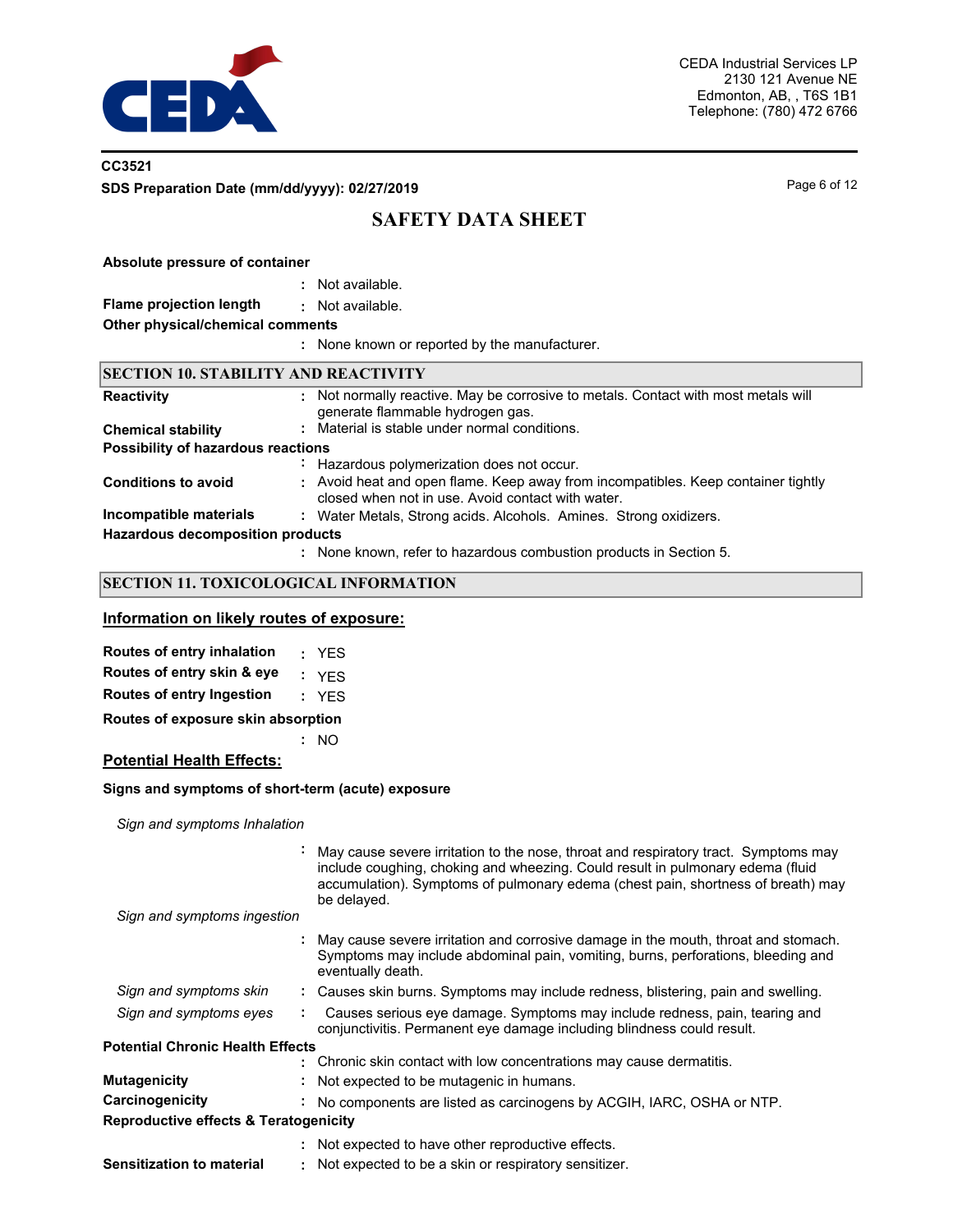

## **CC3521 SDS Preparation Date (mm/dd/yyyy): 02/27/2019 Page 7 of 12 Page 7 of 12**

## **SAFETY DATA SHEET**

| Specific target organ effects :               | This material is classified as hazardous under U.S. OSHA regulations (29CFR)<br>1910.1200) (Hazcom 2012) and Canadian WHMIS regulations (Hazardous Products<br>Regulations) (WHMIS 2015). Classification: Specific Target Organ Toxicity, Single<br>Exposure - Category 3 (respiratory) May cause respiratory irritation. |
|-----------------------------------------------|---------------------------------------------------------------------------------------------------------------------------------------------------------------------------------------------------------------------------------------------------------------------------------------------------------------------------|
|                                               | The substance or mixture is not classified as specific target organ toxicant, repeated<br>exposure.                                                                                                                                                                                                                       |
| Medical conditions aggravated by overexposure |                                                                                                                                                                                                                                                                                                                           |
|                                               | : Pre-existing skin, eye and respiratory disorders.                                                                                                                                                                                                                                                                       |
| <b>Synergistic materials</b>                  | Not available.                                                                                                                                                                                                                                                                                                            |
| <b>Toxicological data</b>                     | There is no available data for the product itself, only for the ingredients. See below for<br>individual ingredient acute toxicity data.                                                                                                                                                                                  |

|                                                                                                         | $LC_{50}(4hr)$                       | LD <sub>50</sub>  |                                |
|---------------------------------------------------------------------------------------------------------|--------------------------------------|-------------------|--------------------------------|
| <b>Chemical name</b>                                                                                    | inh, rat                             | (Oral, rat)       | (Rabbit, dermal)               |
| Sodium xylenesulfonate                                                                                  | > 6.41 mg/L (aerosol) (No mortality) | 7200 mg/kg        | > 2000 mg/kg (No<br>mortality) |
| Dipropylene glycol methyl<br>ether                                                                      | $>3$ mg/L                            | 5120mg/kg         | 9480mg/kg                      |
| Poly(oxy-1,2-ethanediyl),<br>.alpha.-hydro-.omega.<br>-hydroxy-, mono-C6-12-alkyl<br>ethers, phosphates | N/A <sub>v</sub>                     | N/Av              | N/Av                           |
| Sodium metasilicate                                                                                     | > 2.06 mg/L (mist) (No mortality)    | 1152 - 1349 mg/kg | > 5000 mg/kg                   |
| sodium hydroxide                                                                                        | N/Av                                 | N/Av              | N/Av                           |
| Sodium phosphate, tribasic                                                                              | N/A <sub>v</sub>                     | 7400 mg/kg        | N/Av                           |
| Nonylphenol ethoxylate                                                                                  | N/A <sub>v</sub>                     | 960 - 3980 mg/kg  | > 2000 - 2911 mg/kg            |

**Other important toxicologica**l **hazards**

**:** None known or reported by the manufacturer.

#### **SECTION 12. ECOLOGICAL INFORMATION** : The ecological characteristics of this product have not been fully investigated. The product should not be allowed to enter drains or water courses, or be deposited where it can affect ground or surface waters. Toxicity is primarily associated with pH. **Ecotoxicity :**

#### *Ecotoxicity data:*

|                                 |               | <b>Toxicity to Fish</b>             |                      |                 |  |  |
|---------------------------------|---------------|-------------------------------------|----------------------|-----------------|--|--|
| Ingredients                     | <b>CAS No</b> | LC50 / 96h                          | <b>NOEC / 21 day</b> | <b>M</b> Factor |  |  |
| Sodium xylenesulfonate          | 1300-72-7     | > 400 mg/L (Fathead<br>minnow)      | N/Av                 | None.           |  |  |
| Dipropylene glycol methyl ether | 34590-94-8    | >10000mg/L (Fathead<br>minnow)      | N/Av                 | None.           |  |  |
| Sodium metasilicate             | 6834-92-0     | 260 - 310 mg/L (Rainbow<br>trout)   | N/A <sub>v</sub>     | None.           |  |  |
| sodium hydroxide                | 1310-73-2     | 125 mg/L (Mosquito fish)            | N/Av                 | None.           |  |  |
| Nonylphenol ethoxylate          | 127087-87-0   | 2.5 - 12.5 mg/L (Fathead<br>minnow) | N/Av                 | None.           |  |  |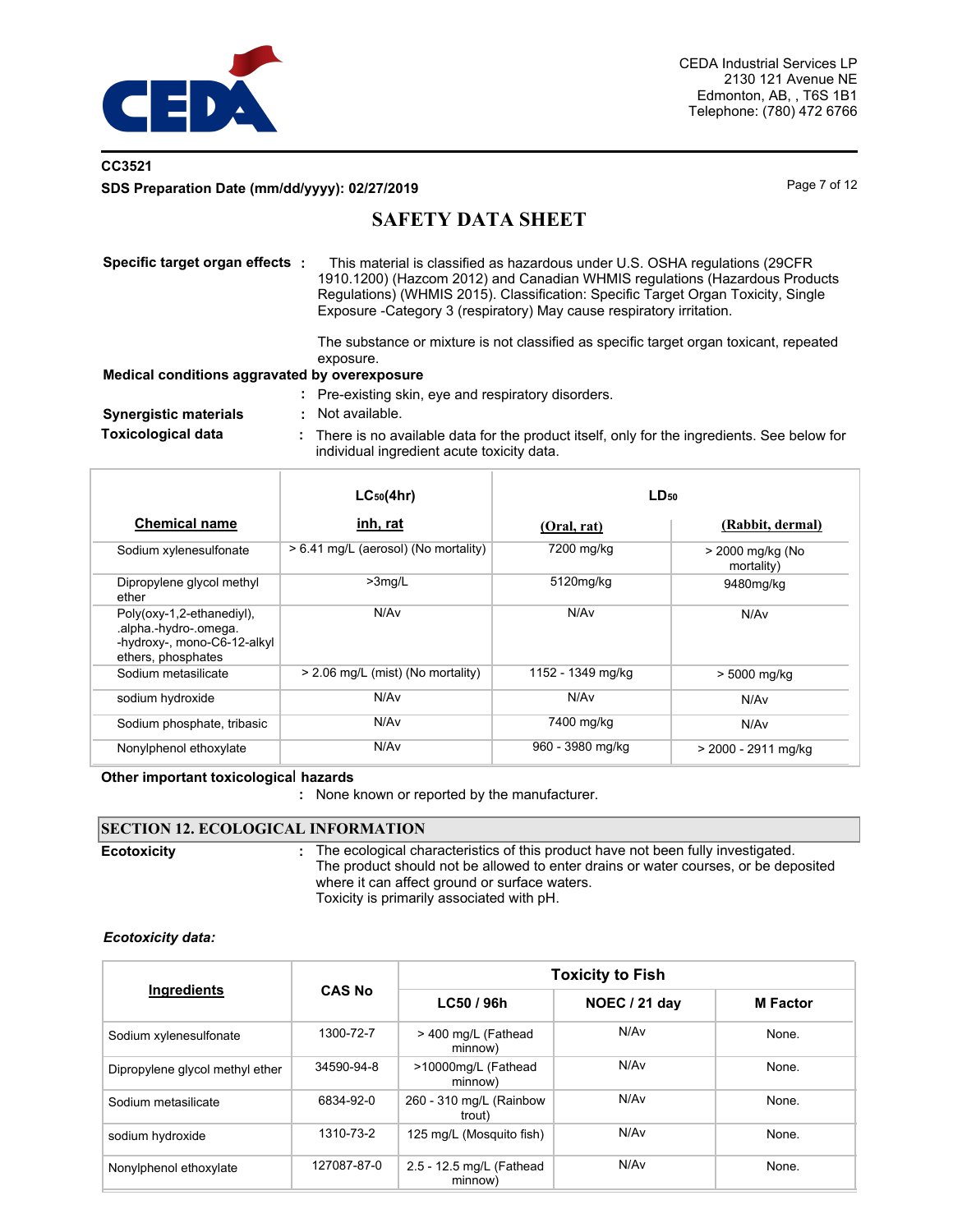

## **CC3521 SDS Preparation Date (mm/dd/yyyy): 02/27/2019 Page 8 of 12** Page 8 of 12

# **SAFETY DATA SHEET**

| <b>Ingredients</b>              | <b>CAS No</b> | <b>Toxicity to Daphnia</b>             |                         |                 |  |
|---------------------------------|---------------|----------------------------------------|-------------------------|-----------------|--|
|                                 |               | EC50 / 48h                             | NOEC / 21 day           | <b>M</b> Factor |  |
| Sodium xylenesulfonate          | 1300-72-7     | > 408 mg/L (Daphnia<br>magna)          | N/Av                    | None.           |  |
| Dipropylene glycol methyl ether | 34590-94-8    | 1919mg/L (Daphnia<br>magna)            | 0.5mg/L (Daphnia magna) | None.           |  |
| Sodium metasilicate             | 6834-92-0     | 1700 mg/L (Daphnia<br>magna)           | N/Av                    | None.           |  |
| sodium hydroxide                | 1310-73-2     | 40.4 mg/L (Daphnia<br>magna)           | N/Av                    | None.           |  |
| Nonylphenol ethoxylate          | 127087-87-0   | $2.57 - 2.100$ mg/L<br>(Daphnia magna) | N/Av                    | None.           |  |

| Ingredients                     | <b>CAS No</b> | <b>Toxicity to Algae</b>           |                       |                 |  |  |
|---------------------------------|---------------|------------------------------------|-----------------------|-----------------|--|--|
|                                 |               | EC50 / 96h or 72h                  | NOEC / 96h or 72h     | <b>M</b> Factor |  |  |
| Sodium xylenesulfonate          | 1300-72-7     | 230 mg/L/96hr (Green<br>algae)     | > 230 mg/L/96hr       | None.           |  |  |
| Dipropylene glycol methyl ether | 34590-94-8    | >969mg/L (Green algae)             | 969mg/L (Green algae) | None.           |  |  |
| Sodium metasilicate             | 6834-92-0     | > 345 mg/L/72hr (Green<br>algae)   | 160 mg/L/72hr         | None.           |  |  |
| sodium hydroxide                | 1310-73-2     | N/Av                               | N/Av                  | None.           |  |  |
| Nonylphenol ethoxylate          | 127087-87-0   | 12 - 50 mg/L/96hr (Green<br>algae) | N/Av                  | None.           |  |  |

**Persistence and degradability**

No data is available on the product itself. **:**

**Bioaccumulation potential :** No data is available on the product itself.

| <b>Components</b>                                   | Partition coefficient n-octanol/water (log Kow)    | <b>Bioconcentration factor (BCF)</b> |
|-----------------------------------------------------|----------------------------------------------------|--------------------------------------|
| Sodium xylenesulfonate (CAS<br>$1300 - 72 - 7$      | $-3.12$                                            |                                      |
| Dipropylene glycol methyl ether<br>(CAS 34590-94-8) | 0.0061                                             |                                      |
|                                                     | - Ale defe is excelled to an flex monodical iteral |                                      |

**Mobility in soil :** No data is available on the product itself.

#### **Other Adverse Environmental effects**

No data is available on the product itself. **:**

### **SECTION 13. DISPOSAL CONSIDERATIONS**

| <b>Handling for Disposal</b><br><b>Methods of Disposal</b> | : Handle waste according to recommendations in Section 7.<br>Dispose in accordance with all applicable federal, state, provincial and local<br>regulations.                                                                                                                             |
|------------------------------------------------------------|-----------------------------------------------------------------------------------------------------------------------------------------------------------------------------------------------------------------------------------------------------------------------------------------|
| <b>RCRA</b>                                                | : If this product, as supplied, becomes a waste in the United States, it may meet the<br>criteria of a hazardous waste as defined under RCRA. Title 40 CFR 261. It is the<br>responsibility of the waste generator to determine the proper waste identification and<br>disposal method. |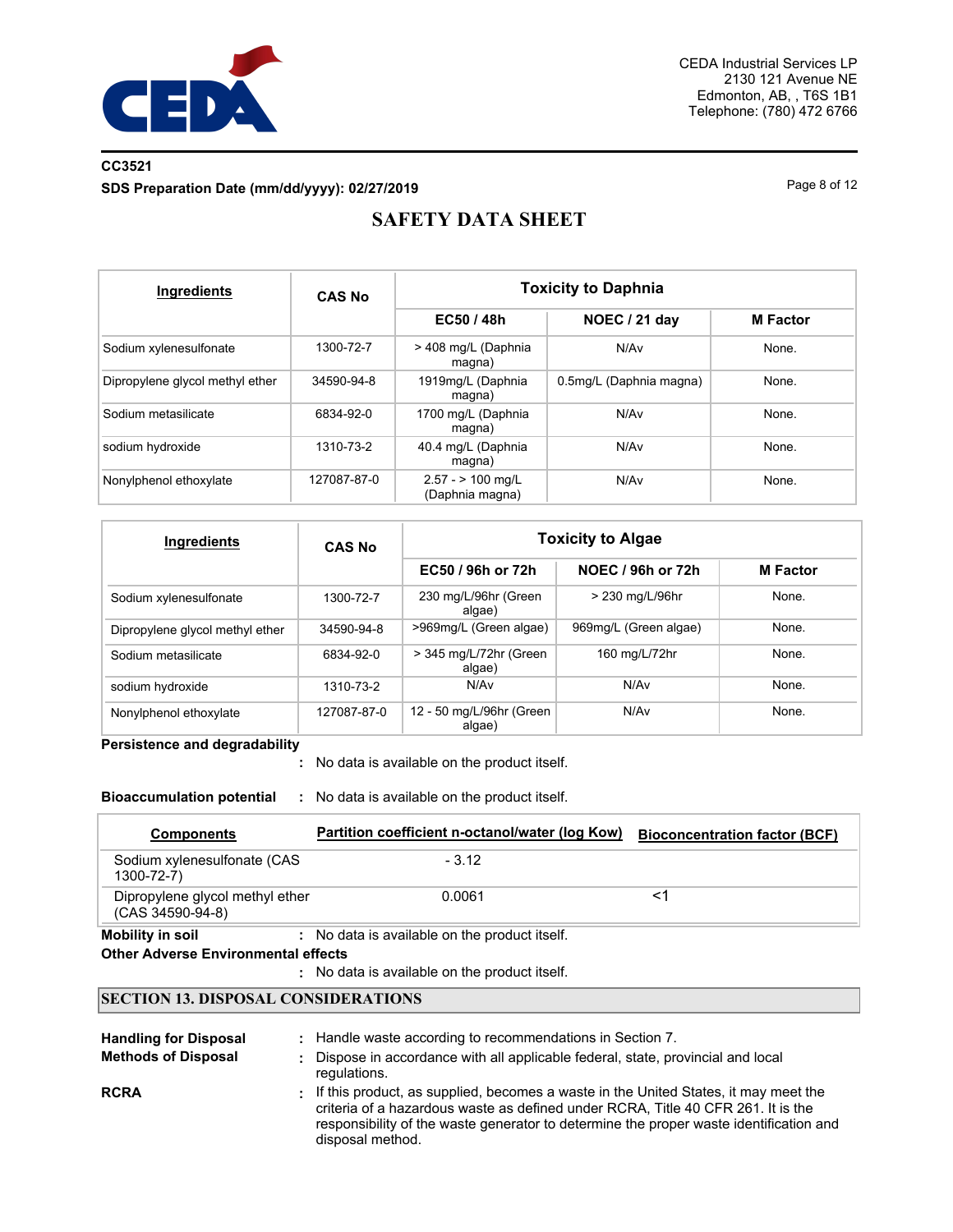

## **CC3521 SDS Preparation Date (mm/dd/yyyy): 02/27/2019 Page 9 of 12 Page 9 of 12**

# **SAFETY DATA SHEET**

### **SECTION 14. TRANSPORT INFORMATION**

| <b>Regulatory</b><br><b>Information</b>              | <b>UN Number</b>              | UN proper shipping name                                                                                                                                                                                                                                                    | <b>Transport</b><br>hazard<br>class(es) | <b>Packing</b><br>Group | Label |
|------------------------------------------------------|-------------------------------|----------------------------------------------------------------------------------------------------------------------------------------------------------------------------------------------------------------------------------------------------------------------------|-----------------------------------------|-------------------------|-------|
| <b>IMDG</b>                                          | UN3266                        | CORROSIVE LIQUID, BASIC, INORGANIC, N.O.S.<br>(Sodium Hydroxide)                                                                                                                                                                                                           | 8                                       | $\mathbf{H}$            |       |
| <b>IMDG</b><br><b>Additional</b><br>information      |                               | Consult the IMDG regulations for exceptions.                                                                                                                                                                                                                               |                                         |                         |       |
| <b>TDG</b>                                           | UN3266                        | CORROSIVE LIQUID, BASIC, INORGANIC, N.O.S.<br>(Sodium hydroxide)                                                                                                                                                                                                           | 8                                       | Ш                       |       |
| <b>TDG</b><br><b>Additional</b><br>information       | exceeding 30 kg gross mass.   | May be shipped as LIMITED QUANTITY when transported in containers no larger than 1.0 Litre, in packages not                                                                                                                                                                |                                         |                         |       |
| 49CFR/DOT                                            | <b>UN3266</b>                 | CORROSIVE LIQUID, BASIC, INORGANIC, N.O.S.                                                                                                                                                                                                                                 | 8                                       | Ш                       |       |
| 49CFR/DOT<br><b>Additional</b><br>information        | exceeding 30 kg gross mass.   | May be shipped as LIMITED QUANTITY when transported in quantities no larger than 1 Litre, in packages not                                                                                                                                                                  |                                         |                         |       |
| <b>ICAO/IATA</b>                                     | UN3266                        | Corrosive liquid, basic, inorganic, n.o.s. (Sodium<br>Hydroxide)                                                                                                                                                                                                           | 8                                       | Ш                       |       |
| <b>ICAO/IATA</b><br><b>Additional</b><br>information |                               | Refer to ICAO/IATA Packing Instruction.                                                                                                                                                                                                                                    |                                         |                         |       |
| <b>Environmental hazards</b>                         | Special precautions for user: | None reported by the manufacturer.<br>This product does not meet the criteria for an environmentally hazardous mixture,<br>according to the IMDG Code. See ECOLOGICAL INFORMATION, Section 12.<br>Transport in bulk according to Annex II of MARPOL 73/78 and the IBC Code |                                         |                         |       |

**:** Not available.

## **SECTION 15 - REGULATORY INFORMATION**

#### **US Federal Information:**

Components listed below are present on the following U.S. Federal chemical lists: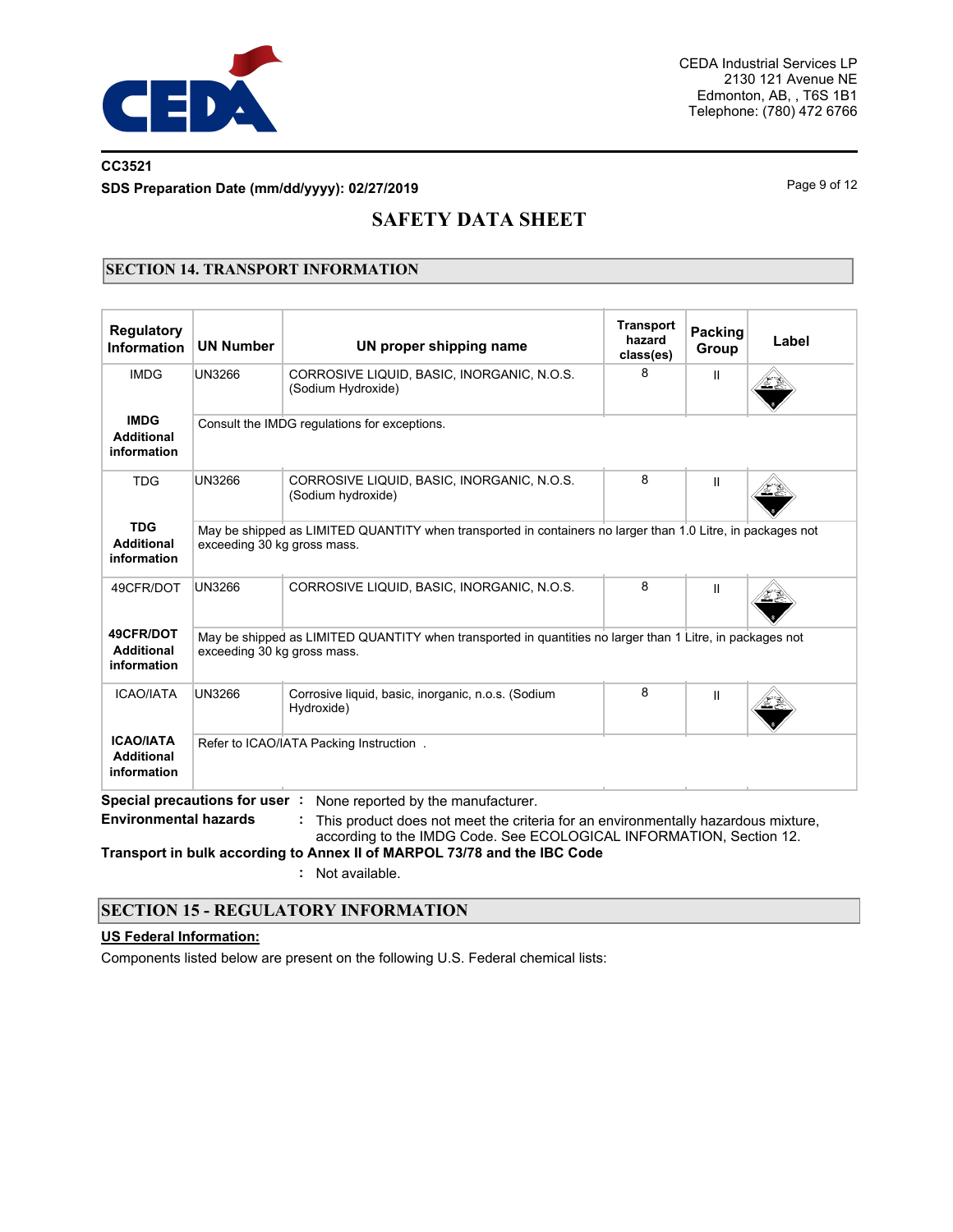

## **CC3521 SDS Preparation Date (mm/dd/yyyy): 02/27/2019 Page 10 of 12** Page 10 of 12

|                                                                                                            |             | <b>TSCA</b> | <b>CERCLA</b><br>Reportable                                                                                                           | <b>SARA TITLE III:</b><br>Sec. 302.<br><b>Extremely</b> | SARA TITLE III: Sec. 313, 40 CFR<br>372, Specific Toxic Chemical |                             |  |
|------------------------------------------------------------------------------------------------------------|-------------|-------------|---------------------------------------------------------------------------------------------------------------------------------------|---------------------------------------------------------|------------------------------------------------------------------|-----------------------------|--|
| Ingredients                                                                                                | CAS#        | Inventory   | Quantity(RQ) (40<br>CFR 117.302):                                                                                                     | <b>Hazardous</b><br>Substance, 40<br><b>CFR 355:</b>    | <b>Toxic Chemical</b>                                            | de minimus<br>Concentration |  |
| Sodium xylenesulfonate                                                                                     | 1300-72-7   | Yes         | None.                                                                                                                                 | None.                                                   | <b>No</b>                                                        | N/Ap                        |  |
| Dipropylene glycol<br>methyl ether                                                                         | 34590-94-8  | Yes         | None.                                                                                                                                 | N/Ap                                                    | Yes                                                              | $1\%$                       |  |
| Poly(oxy-1,2-ethanediyl),<br>.alpha.-hydro-.omega.<br>-hydroxy-,<br>mono-C6-12-alkyl ethers,<br>phosphates | 68921-24-4  | Yes         | N/Ap                                                                                                                                  | N/Av                                                    | <b>No</b>                                                        | N/Ap                        |  |
| Sodium metasilicate                                                                                        | 6834-92-0   | Yes         | N/Ap                                                                                                                                  | N/Av                                                    | <b>No</b>                                                        | N/Ap                        |  |
| sodium hydroxide                                                                                           | 1310-73-2   | Yes         | 1000 lb/ 454 kg                                                                                                                       | N/Av                                                    | No.                                                              | NS                          |  |
| Sodium phosphate,<br>tribasic                                                                              | 10101-89-0  | <b>NL</b>   | 5000 lb final RQ (listed<br>under Sodium<br>phosphate, tribasic);<br>2270 kg final RQ<br>(listed under Sodium<br>phosphate, tribasic) | N/Av                                                    | <b>No</b>                                                        | N/Ap                        |  |
| Nonylphenol ethoxylate                                                                                     | 127087-87-0 | Yes         | None.                                                                                                                                 | None.                                                   | <b>No</b>                                                        | N/Ap                        |  |

# **SAFETY DATA SHEET**

SARA TITLE III: Sec. 311 and 312, SDS Requirements, 40 CFR 370 Hazard Classes: Corrosive to metals; Skin corrosion ; Serious eye damage;Specific target organ toxicity, single exposure.

Under SARA Sections 311 and 312, the EPA has established threshold quantities for the reporting of hazardous chemicals. The current thresholds are 500 pounds or the threshold planning quantity (TPQ), whichever is lower, for extremely hazardous substances and 10,000 pounds for all other hazardous chemicals.

#### **US State Right to Know Laws:**

The following chemicals are specifically listed by individual States:

| <b>Ingredients</b>                                                                                         | CAS#        | <b>California Proposition 65</b> |                         | <b>State "Right to Know" Lists</b> |           |                |           |           |                |
|------------------------------------------------------------------------------------------------------------|-------------|----------------------------------|-------------------------|------------------------------------|-----------|----------------|-----------|-----------|----------------|
|                                                                                                            |             | Listed                           | <b>Type of Toxicity</b> | <b>CA</b>                          | <b>MA</b> | <b>MN</b>      | <b>NJ</b> | <b>PA</b> | R <sub>1</sub> |
| Sodium xylenesulfonate                                                                                     | 1300-72-7   | No                               | N/Ap                    | No                                 | No        | <b>No</b>      | No        | No        | No             |
| Dipropylene glycol methyl<br>ether                                                                         | 34590-94-8  | No                               | N/Ap                    | Yes                                | Yes       | Yes            | Yes       | Yes       | Yes            |
| Poly(oxy-1,2-ethanediyl),<br>.alpha.-hydro-.omega.<br>-hydroxy-.<br>mono-C6-12-alkyl ethers,<br>phosphates | 68921-24-4  | <b>No</b>                        | N/Ap                    | No                                 | <b>No</b> | <b>No</b>      | <b>No</b> | <b>No</b> | No             |
| Sodium metasilicate                                                                                        | 6834-92-0   | No                               | N/Ap                    | No                                 | No        | <b>No</b>      | No        | No        | No             |
| sodium hydroxide                                                                                           | 1310-73-2   | No                               | N/Ap                    | Yes                                | Yes       | Yes            | Yes       | Yes       | Yes            |
| Sodium phosphate, tribasic                                                                                 | 10101-89-0  | No                               | N/Ap                    | Yes                                | Yes       | N <sub>0</sub> | No        | Yes       | No             |
| Nonylphenol ethoxylate                                                                                     | 127087-87-0 | No                               | N/Ap                    | No.                                | No        | <b>No</b>      | No        | <b>No</b> | No             |

### **Canadian Information:**

WHMIS information: Refer to Section 2 for a WHMIS Classification for this product. Canadian Environmental Protection Act (CEPA) information: All ingredients listed appear on the Domestic Substances List (DSL).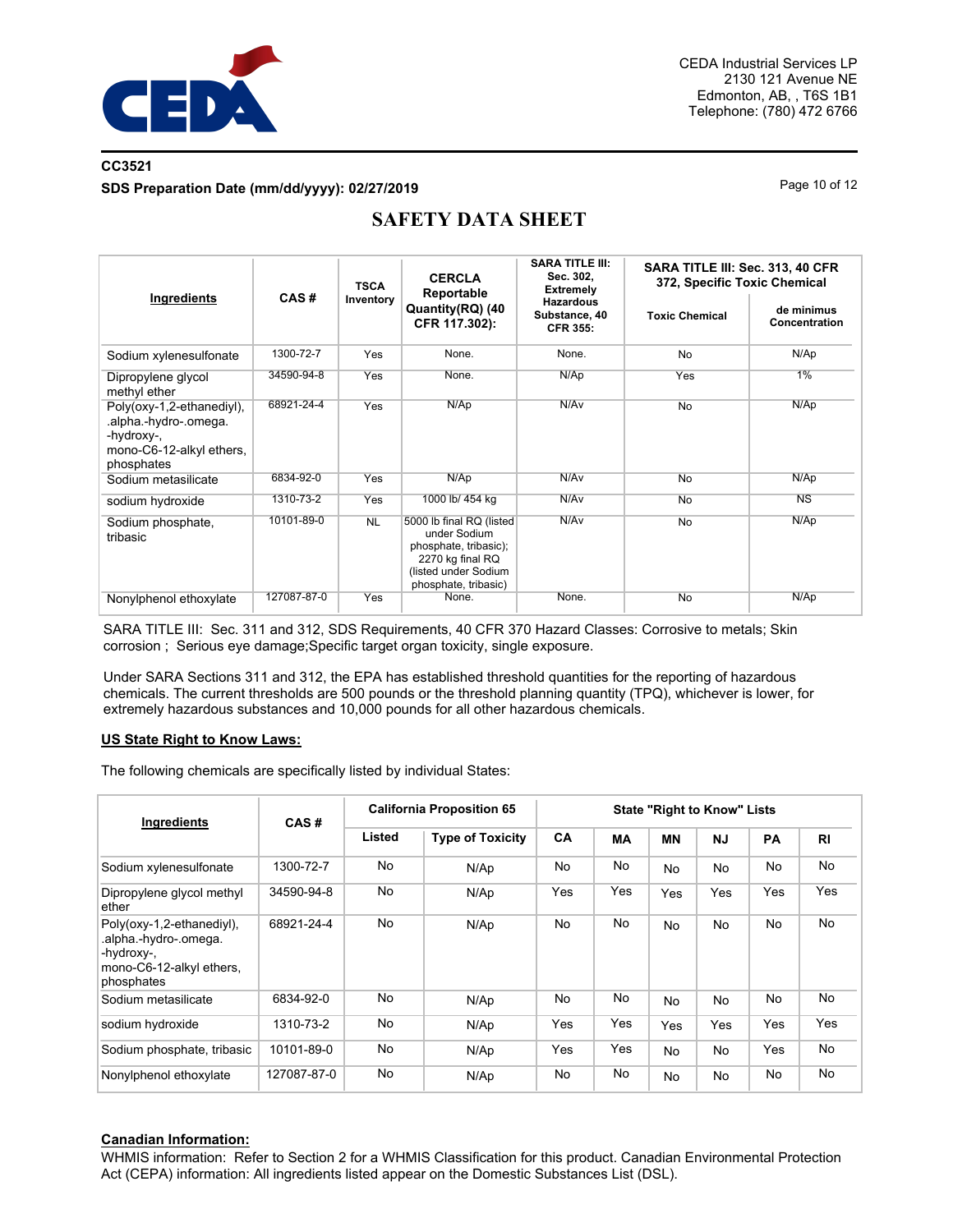

## **CC3521 SDS Preparation Date (mm/dd/yyyy): 02/27/2019 Page 11 of 12 Page 11 of 12**

# **SAFETY DATA SHEET**

### **International Information:**

Components listed below are present on the following International Inventory list:

| Ingredients                                                                                                | CAS#        | European<br><b>EINECs</b> | <b>Australia</b><br><b>AICS</b> | <b>Philippines</b><br><b>PICCS</b> | <b>Japan ENCS</b>      | Korea<br><b>KECI/KECL</b> | China<br><b>IECSC</b> | NewZealand<br><b>IOC</b> |
|------------------------------------------------------------------------------------------------------------|-------------|---------------------------|---------------------------------|------------------------------------|------------------------|---------------------------|-----------------------|--------------------------|
| Sodium xylenesulfonate                                                                                     | 1300-72-7   | 215-090-9                 | Present                         | Present                            | $(3)-1909$             | KE-11217                  | Present               | HSR003382                |
| Dipropylene glycol<br>methyl ether                                                                         | 34590-94-8  | 252-104-2                 | Present                         | Present                            | Present                | Present                   | Present               | Present                  |
| Poly(oxy-1,2-ethanediyl),<br>.alpha.-hydro-.omega.<br>-hydroxy-,<br>mono-C6-12-alkyl<br>ethers, phosphates | 68921-24-4  | N/Av                      | Present                         |                                    |                        |                           | Present               |                          |
| Sodium metasilicate                                                                                        | 6834-92-0   | 229-912-9                 | Present                         | Present                            | $(1)-508$              | KE-12354                  | Present               | HSR003511                |
| sodium hydroxide                                                                                           | 1310-73-2   | 215-185-5                 | Present                         | Present                            | $(2)-1972$ ; $(1)-410$ | KE-31487                  | Present               | HSR001547                |
| Sodium phosphate,<br>tribasic                                                                              | 10101-89-0  | N/A <sub>v</sub>          | Present                         | Present                            | $(1) - 497$            | N/Av                      | Present               | HSR003711                |
| Nonylphenol ethoxylate                                                                                     | 127087-87-0 | 500-315-8                 | Present                         | Present                            | $(7)-172$              | KE-26246                  | Present               | HSR003157                |

### **SECTION 16. OTHER INFORMATION**

| Legend | : ACGIH: American Conference of Governmental Industrial Hygienists<br>CA: California<br><b>CAS: Chemical Abstract Services</b><br>CERCLA: Comprehensive Environmental Response, Compensation, and Liability Act<br>of 1980<br>CFR: Code of Federal Regulations<br>CSA: Canadian Standards Association<br>DOT: Department of Transportation<br>EPA: Environmental Protection Agency<br>HMIS: Hazardous Materials Identification System<br>HSDB: Hazardous Substances Data Bank<br>IARC: International Agency for Research on Cancer<br>IATA: International Air Transport Association<br>ICAO: International Civil Aviation Organisation<br><b>IMDG: International Maritime Dangerous Goods</b><br>Inh: Inhalation<br>LC: Lethal Concentration<br>LD: Lethal Dose<br>MA: Massachusetts<br>MN: Minnesota<br>N/Ap: Not Applicable<br>N/Av: Not Available<br>NFPA: National Fire Protection Association<br>NIOSH: National Institute of Occupational Safety and Health<br>NJ: New Jersey<br>NTP: National Toxicology Program<br>OSHA: Occupational Safety and Health Administration<br>PA: Pennsylvania<br>PEL: Permissible exposure limit<br>RCRA: Resource Conservation and Recovery Act<br>RI: Rhode Island<br>RTECS: Registry of Toxic Effects of Chemical Substances<br>SARA: Superfund Amendments and Reauthorization Act<br>STEL: Short Term Exposure Limit<br>TDG: Canadian Transportation of Dangerous Goods Act & Regulations |
|--------|------------------------------------------------------------------------------------------------------------------------------------------------------------------------------------------------------------------------------------------------------------------------------------------------------------------------------------------------------------------------------------------------------------------------------------------------------------------------------------------------------------------------------------------------------------------------------------------------------------------------------------------------------------------------------------------------------------------------------------------------------------------------------------------------------------------------------------------------------------------------------------------------------------------------------------------------------------------------------------------------------------------------------------------------------------------------------------------------------------------------------------------------------------------------------------------------------------------------------------------------------------------------------------------------------------------------------------------------------------------------------------------------------------------------------------|
|        |                                                                                                                                                                                                                                                                                                                                                                                                                                                                                                                                                                                                                                                                                                                                                                                                                                                                                                                                                                                                                                                                                                                                                                                                                                                                                                                                                                                                                                    |